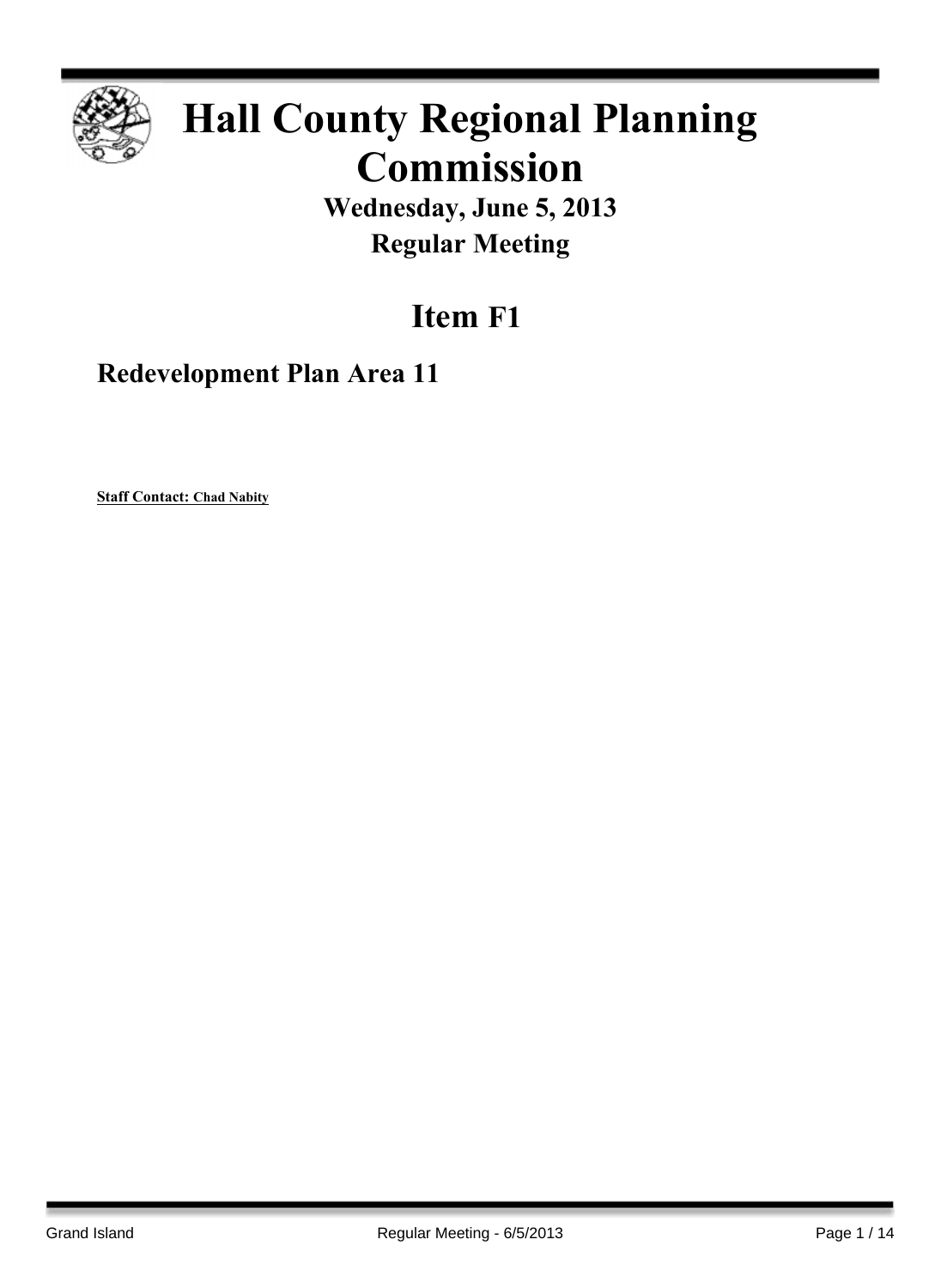## **Redevelopment Plan Amendment Grand Island CRA Area #11 April 2013**

**The Community Redevelopment Authority (CRA) of the City of Grand Island intends to approve a Redevelopment Plan for Area #11 with in the city, pursuant to the Nebraska Community Development Law (the "Act") and provide for the financing of a specific infrastructure related project in Area #11.**

## **Executive Summary: Project Description**

THE INITIAL CONSTRUCTION OF 26 UNITS OF APARTMENTS (ALONG WITH THE SUBSEQUENT CONSTRUCTION OF 52 MORE UNITS IN AT LEAST 2 PHASES) TARGETED TOWARDS VETERANS AND THEIR FAMILIES ON THE CAMPUS OF THE VETERANS MEDICAL CENTER IN GRAND ISLAND, NEBRASKA, SOUTH OF CAPITAL AVENUE BETWEEN BROADWELL AVENUE AND WHEELER AVENUE AND THE SUBSEQUENT SITE WORK, UTILITY, ENGINEERING, LANDSCAPING AND PARKING IMPROVEMENTS NECESSARY AT THIS LOCATION. ADDITIONAL APARTMENT UNITS MAY BE CONSTRUCTED IN FUTURE PHASES DEPENDING ON FUNDING AND MARKET DEMAND.

The developer intends to use Tax Increment Financing to aid in site development, for apartments to be located on property to the north of the Veterans Medical Center. The developer will be building 26 units of apartments in the initial phase of the project. The developer plans to build and is contracted with the US Department of Veterans Affairs to build a total of 78 units. While the property is owned by the United States Government, and not subject to property taxes, this project will be leased by the developer and they will be responsible for all local taxes. The increment from the new construction will be used to make necessary site improvements and utility extensions to support this development. This project would not be possible in an affordable manner without the use of TIF. TIF is just one part of the financing package planned for this project. It will also likely include the use of LIHTC funding if approved.

The site is owned by the U.S. Department of Veterans Affairs. All site work, demolition and utilities will be paid for by the developer. The developer is responsible for and will provide evidence that they can secure adequate debt financing to cover the costs associated with the acquisition, site work and remodeling. The Grand Island Community Redevelopment Authority (CRA) intends to pledge the ad valorem taxes generated over the 15 year period beginning January 1, 2015 towards the allowable costs and associated financing for the acquisition and site work.

## **TAX INCREMENT FINANCING TO PAY FOR THE ACQUISTION OF THE PROPERTY AND RELATED SITE WORK WILL COME FROM THE FOLLOWING REAL PROPERTY:**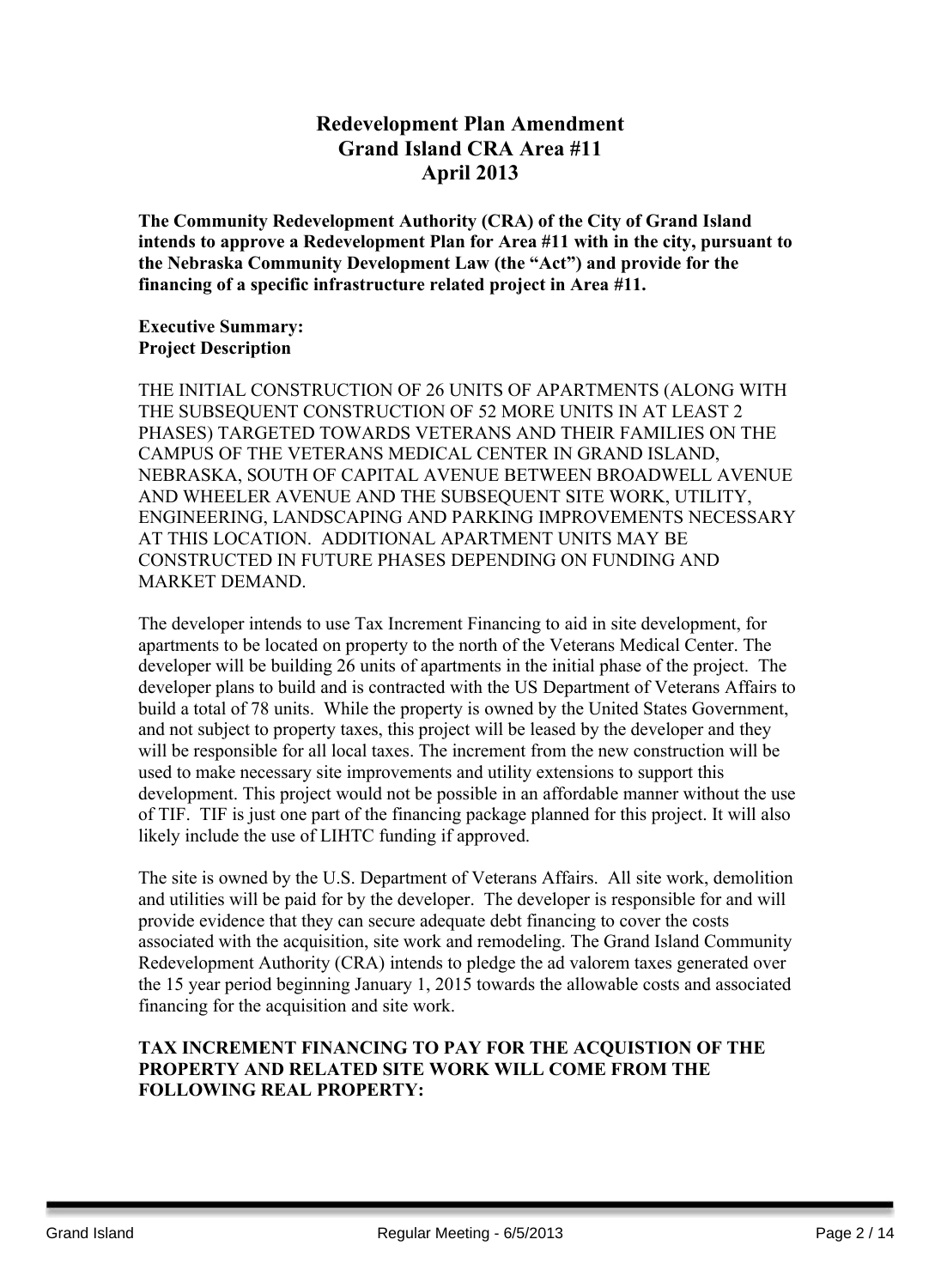**Property Description (the "**Redevelopment Project Area")

This property is located just north of the Veteran's Medical Center between Broadwell Avenue and Wheeler Street and south of Capital Avenue in northern Grand Island. The attached map identifies the subject property and the surrounding land uses:

**Legal Descriptions** Lot 1 and Lot 2 of Home Subdivision, in the City of Grand Island, Hall County Nebraska.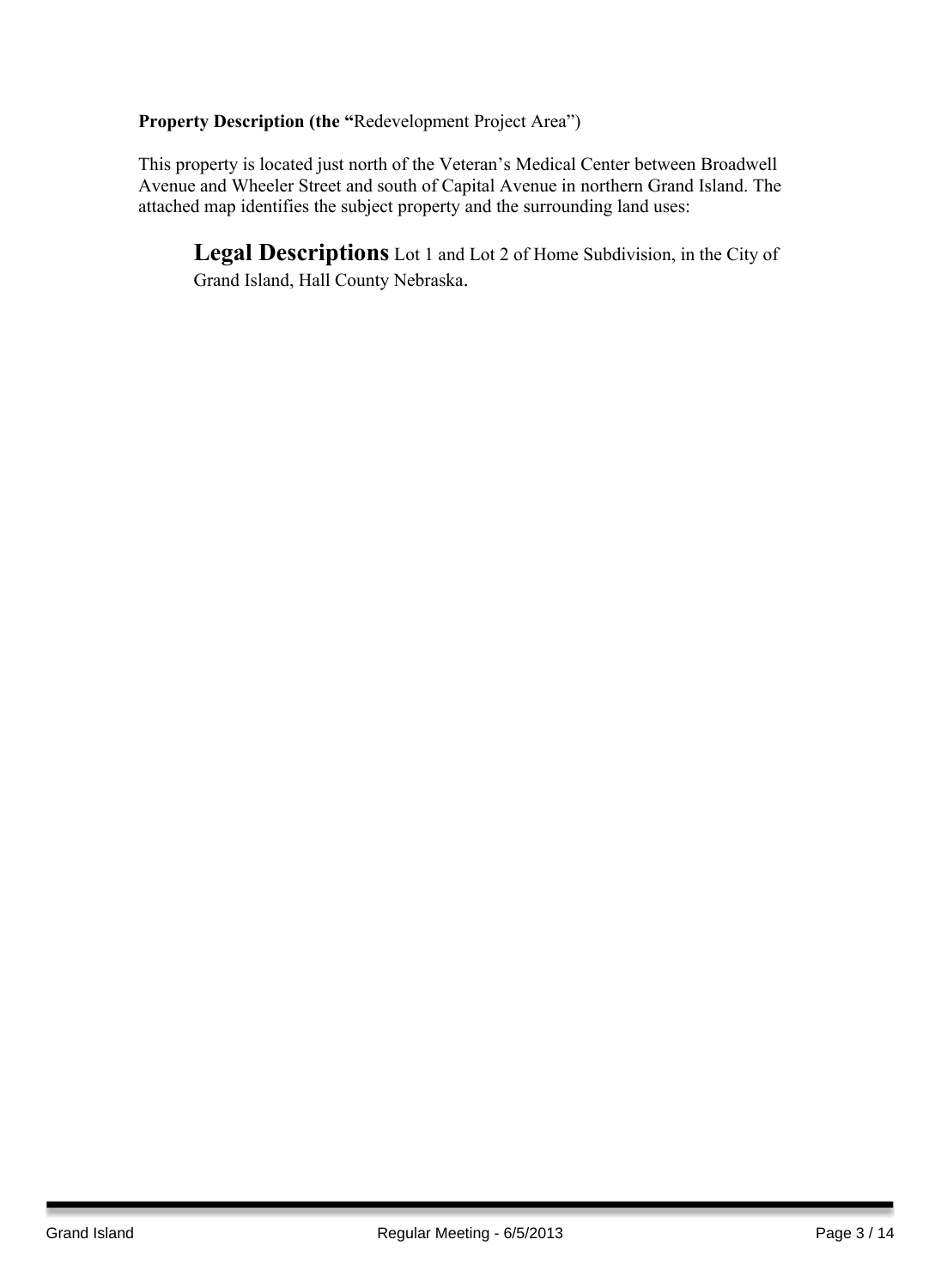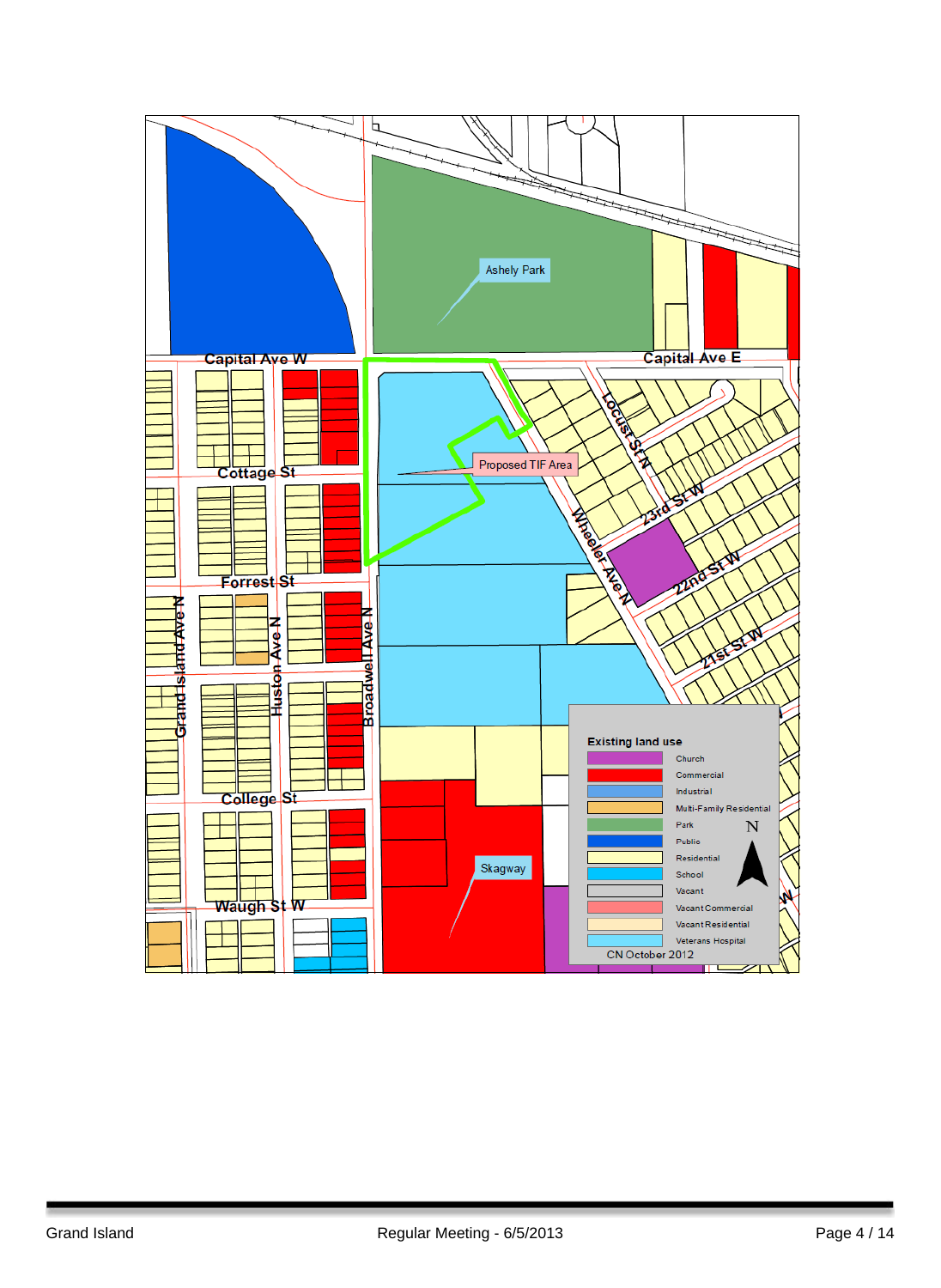The tax increment will be captured for the tax years the payments for which become delinquent in years 2015 through 2029 inclusive.

**The increase will come from the development apartments on this property. Increases are anticipated from at least 3 phases of this development. The anticipated taxable valuation of this project at completion of the first phase is \$1,597,086. At final completion of this project, with 78 units of apartments the valuation should be at least \$4,500,000**

## **Statutory Pledge of Taxes.**

Pursuant to Section 18-2147 of the Act, any ad valorem tax levied upon real property in the Redevelopment Project Area shall be divided, for the period not to exceed 15 years after the effective date of the provision, which effective date shall be January 1, 2015.

a. That portion of the ad valorem tax which is produced by levy at the rate fixed each year by or for each public body upon the redevelopment project valuation shall be paid into the funds, of each such public body in the same proportion as all other taxes collected by or for the bodies; and

b. That portion of the ad valorem tax on real property in the redevelopment project in excess of such amount, if any, shall be allocated to and, when collected, paid into a special fund of the Authority to pay the principal of; the interest on, and any premiums due in connection with the bonds, loans, notes, or advances on money to, or indebtedness incurred by, whether funded, refunded, assumed, or otherwise, such Authority for financing or refinancing, in whole or in part, a redevelopment project. When such bonds, loans, notes, advances of money, or indebtedness including interest and premium due have been paid, the Authority shall so notify the County Assessor and County Treasurer and all ad valorem taxes upon real property in such redevelopment project shall be paid into the funds of the respective public bodies.

Pursuant to Section 18-2150 of the Act, the ad valorem tax so divided is hereby pledged to the repayment of loans or advances of money, or the incurring of any indebtedness, whether funded, refunded, assumed, or otherwise, by the CRA to finance or refinance, in whole or in part, the redevelopment project, including the payment of the principal of, premium, if any, and interest on such bonds, loans, notes, advances, or indebtedness.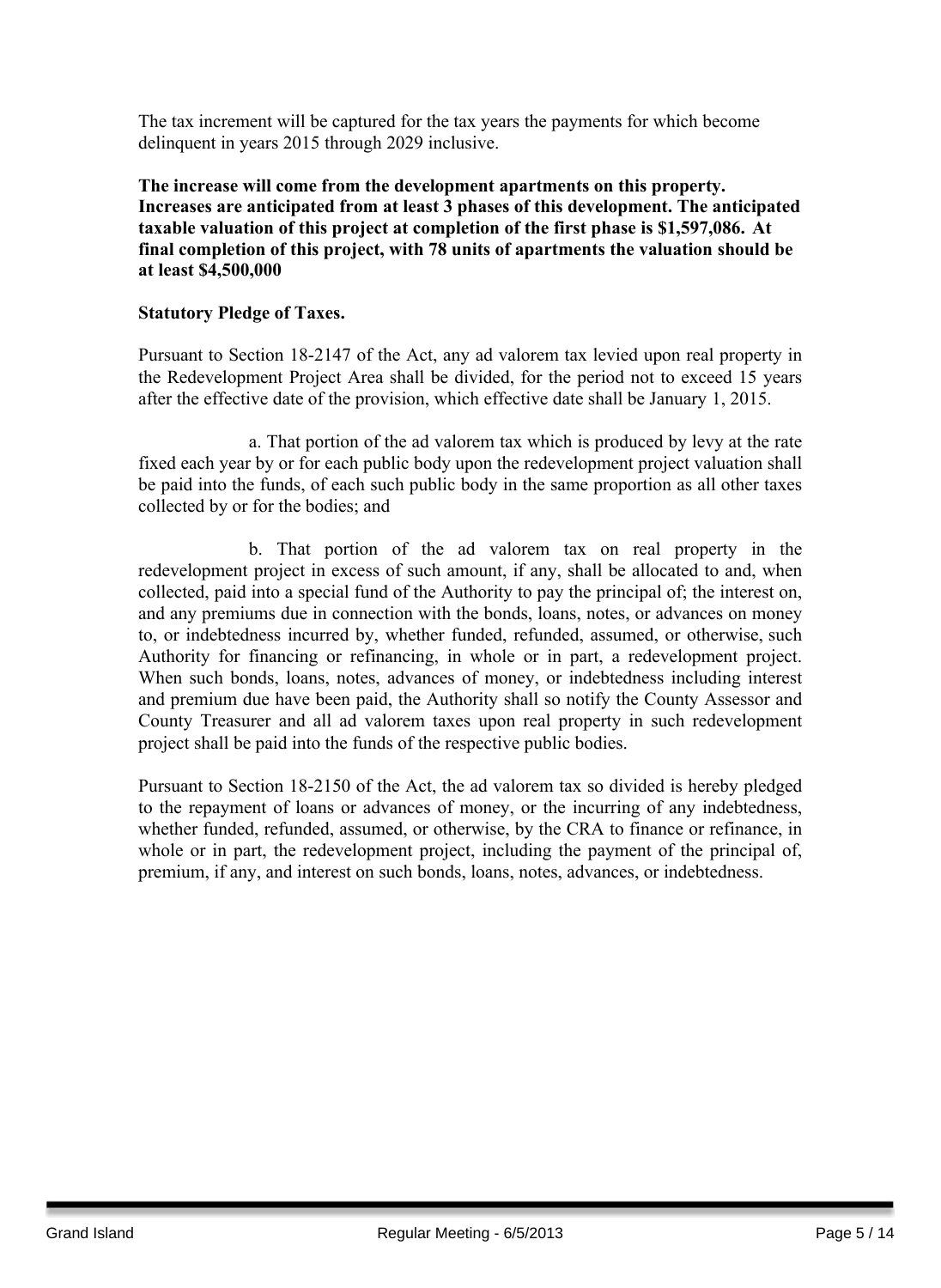Redevelopment Plan Amendment Complies with the Act:

The Community Development Law requires that a Redevelopment Plan and Project consider and comply with a number of requirements. This Plan Amendment meets the statutory qualifications as set forth below.

## **1. The Redevelopment Project Area has been declared blighted and substandard by action of the Grand Island City Council on August 14, 2012. [§18-2109] Such declaration was made after a public hearing with full compliance with the public notice requirements of §18-2115 of the Act.**

## **2. Conformation to the General Plan for the Municipality as a whole. [§18-2103 (13) (a) and §18-2110]**

Grand Island adopted a Comprehensive Plan on July 13, 2004. This redevelopment plan amendment and project are consistent with the Comprehensive Plan, in that no changes in the Comprehensive Plan elements are intended. This plan merely provides funding for the developer to rehabilitate an existing conforming use on this property.

## **3. The Redevelopment Plan must be sufficiently complete to address the following items: [§18-2103(13) (b)]**

## *a. Land Acquisition:*

This Redevelopment Plan Area #11 provides for real property acquisition. There is no proposed acquisition by the authority. The developer is proposing to lease property for improvements.

## *b. Demolition and Removal of Structures:*

The project to be implemented with this plan amendment does not call for the demolition and removal of any existing structures.

## *c. Future Land Use Plan*

See the attached map from the 2004 Grand Island Comprehensive Plan. The site is planned for public use consistent with veteran's services and the surrounding property with Broadwell Avenue frontage is planned for mixed use commercial and general commercial which would include multifamily residential uses. [§18-2103(b) and §18- 2111] The attached map also is an accurate site plan of the area after redevelopment.  $[818-2111(5)]$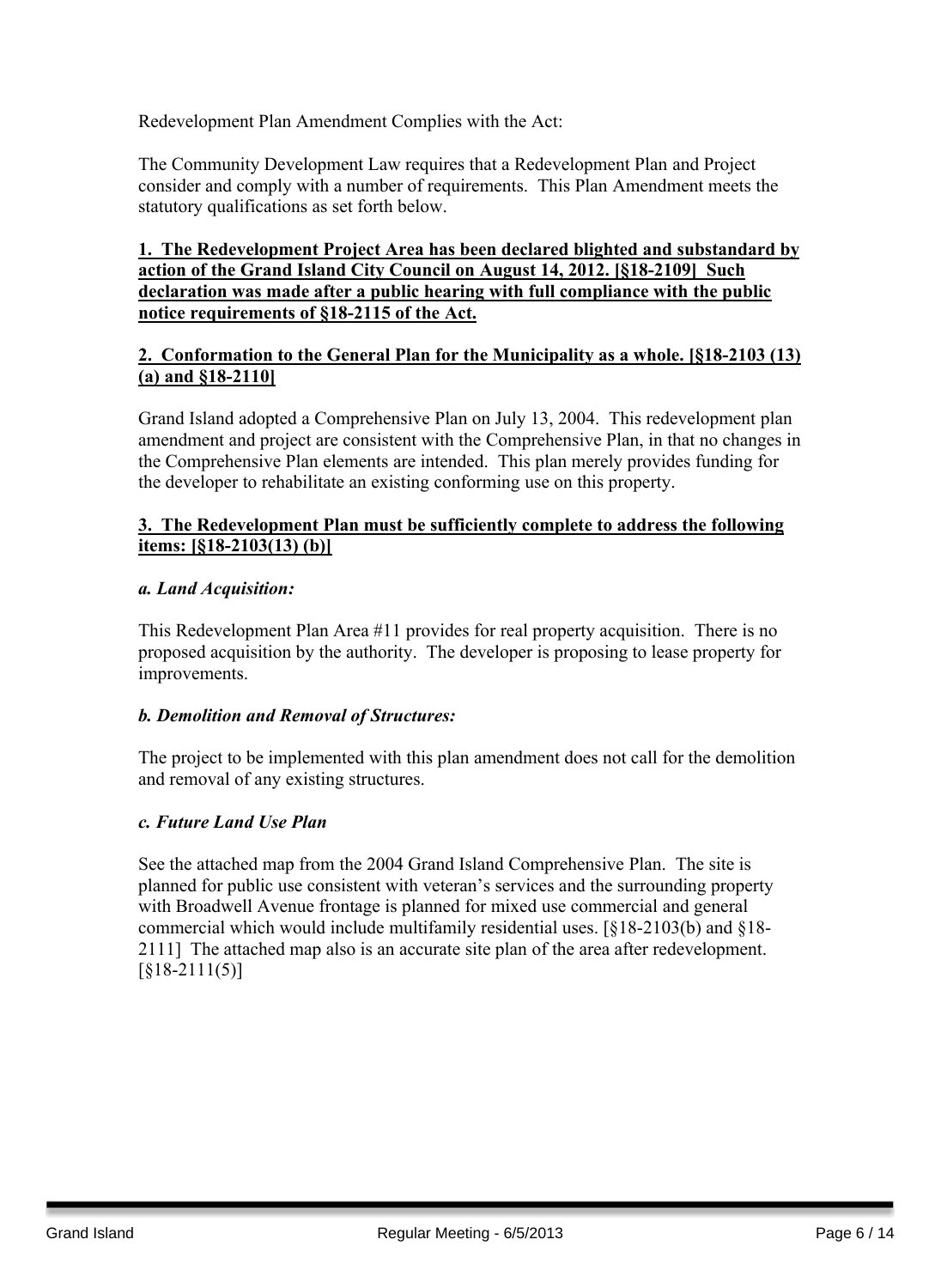

City of Grand Island Future Land Use Map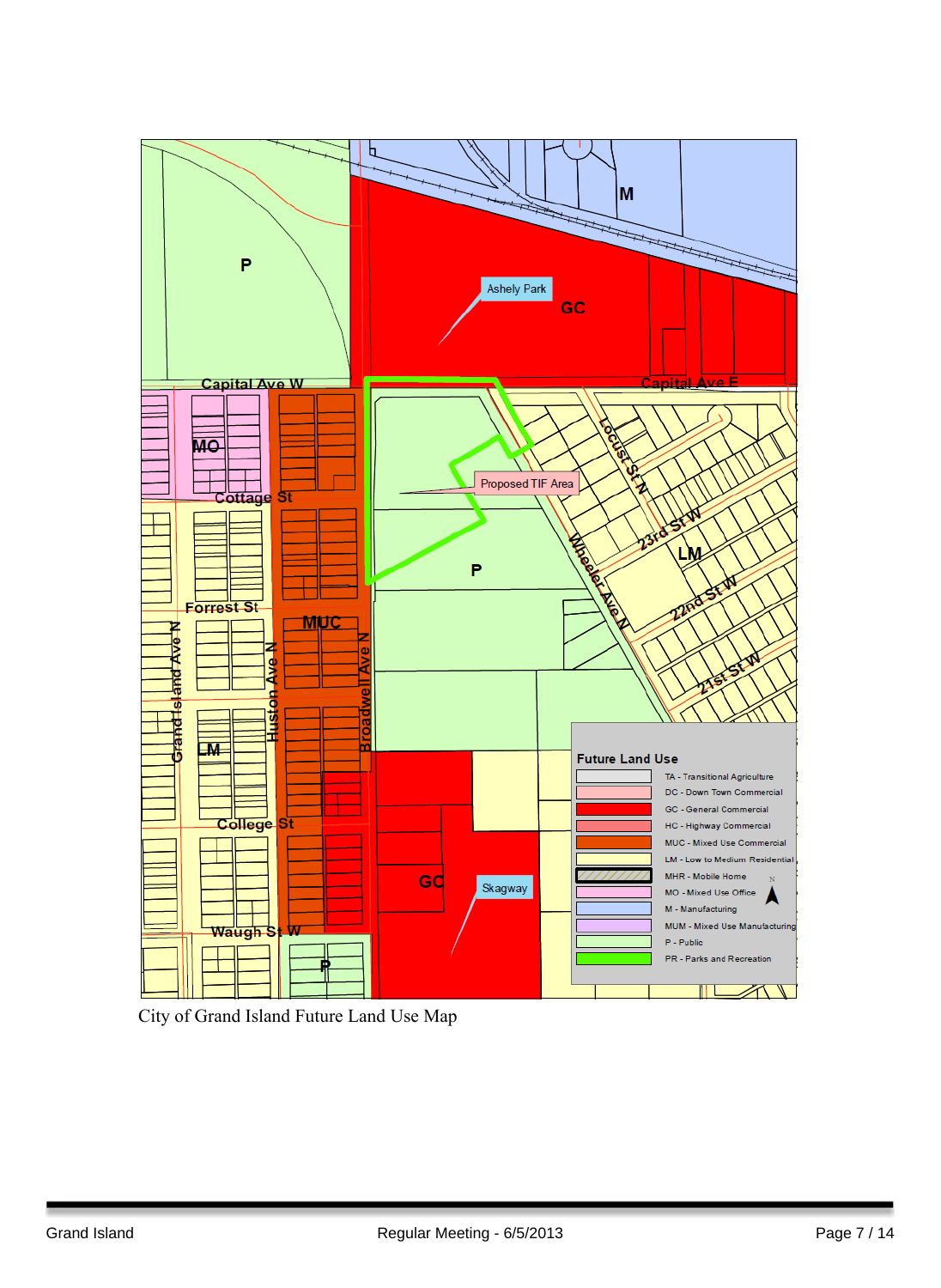## *d. Changes to zoning, street layouts and grades or building codes or ordinances or other Planning changes.*

The area is zoned RO Residential Office. No zoning changes are anticipated with this project. No changes are anticipated in street layouts or grades. No changes are anticipated in building codes or ordinances. Nor are any other planning changes contemplated. The proposed uses for residential apartment units are consistent with the Veterans Medical Center Campus and the development along Broadwell Avenue. The multi-family residential is permitted in the current zoning district. [§18-2103(b) and §18- 2111]

## *e. Site Coverage and Intensity of Use*

The RO zoning district allows for the development of as many dwelling units as will fit on the property with a minimum of 2 parking spaces per dwelling unit. [§18-2103(b) and §18-2111]

## *f. Additional Public Facilities or Utilities*

This site has full service to municipal utilities. No utilities would be impacted by the development. Water and sewer will need to be extended throughout the site to serve the new buildings.

The developer will be responsible for replacing any sidewalks damaged during construction of the project.

No other utilities would be impacted by the development. [§18-2103(b) and §18-2111]

## **4. The Act requires a Redevelopment Plan provide for relocation of individuals and families displaced as a result of plan implementation.**

This property is owned by the U.S. Department of Veterans Affairs. It is used as open space on the hospital campus. No individuals or families will be relocated as a result of this project. Additional housing will be created by the project. [§18-2103.02]

#### **5. No member of the Authority, nor any employee thereof holds any interest in any property in this Redevelopment Project Area. [§18-2106]**

## **6. Section 18-2114 of the Act requires that the Authority consider:**

*a. Method and cost of acquisition and preparation for redevelopment and estimated proceeds from disposal to redevelopers.*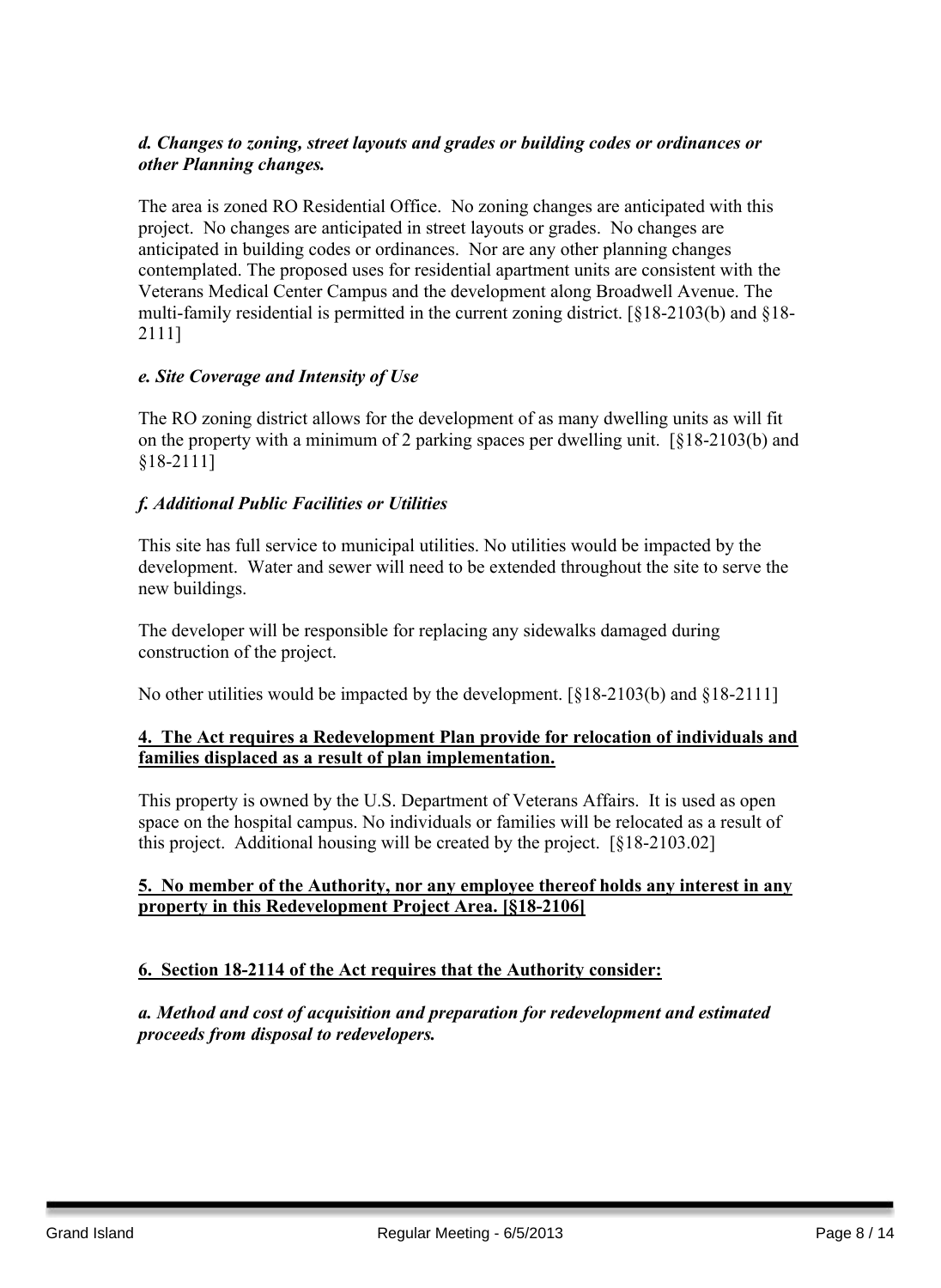The developer has secured a lease from the U.S. Department of Veterans Affairs and won the contract to build veteran's housing at this site. The developer is estimating the costs TIF eligible activities as shown below:

| <b>Cost for Tax Increment Financing Eligible Activities: Victory Apartments</b> |           |
|---------------------------------------------------------------------------------|-----------|
| <b>Site Preparation</b>                                                         | \$46,546  |
| <b>Utility Extensions</b>                                                       | \$79,254  |
| <b>Streets, Sidewalks, Parking and Landscaping</b>                              | \$62,360  |
| <b>Engineering</b>                                                              | \$39,000  |
| Architecture                                                                    | \$115,000 |
| <b>Environment Review</b>                                                       | \$24,000  |
| Legal                                                                           | \$6,000   |
| <b>City Notice Fees (Blight Study and TIF)</b>                                  | \$1000    |
| <b>Blight Study</b>                                                             | \$2500    |
| <b>Interest on Associated Eligible Activities</b>                               | \$283,206 |
|                                                                                 |           |
| <b>Total Eligible Expenses</b>                                                  | \$658,866 |

No property will be transferred to redevelopers by the Authority. The developer will provide and secure all necessary financing.

## *b. Statement of proposed method of financing the redevelopment project.*

The developer will provide all necessary financing for the project. The Authority will assist the project by granting the sum of \$658,866 from the proceeds of the TIF Indebtedness issued by the Authority. This indebtedness will be repaid from the Tax Increment Revenues generated from the project. TIF revenues shall be made available to repay the original debt and associated interest after January 1, 2015 through December 31, 2029.

## *c. Statement of feasible method of relocating displaced families.*

No families will be displaced as a result of this plan.

## **7. Section 18-2113 of the Act requires:**

Prior to recommending a redevelopment plan to the governing body for approval, an authority shall consider whether the proposed land uses and building requirements in the redevelopment project area are designed with the general purpose of accomplishing, in conformance with the general plan, a coordinated, adjusted, and harmonious development of the city and its environs which will, in accordance with present and future needs, promote health, safety, morals, order, convenience, prosperity, and the general welfare, as well as efficiency and economy in the process of development, including, among other things, adequate provision for traffic, vehicular parking, the promotion of safety from fire, panic, and other dangers, adequate provision for light and air, the promotion of the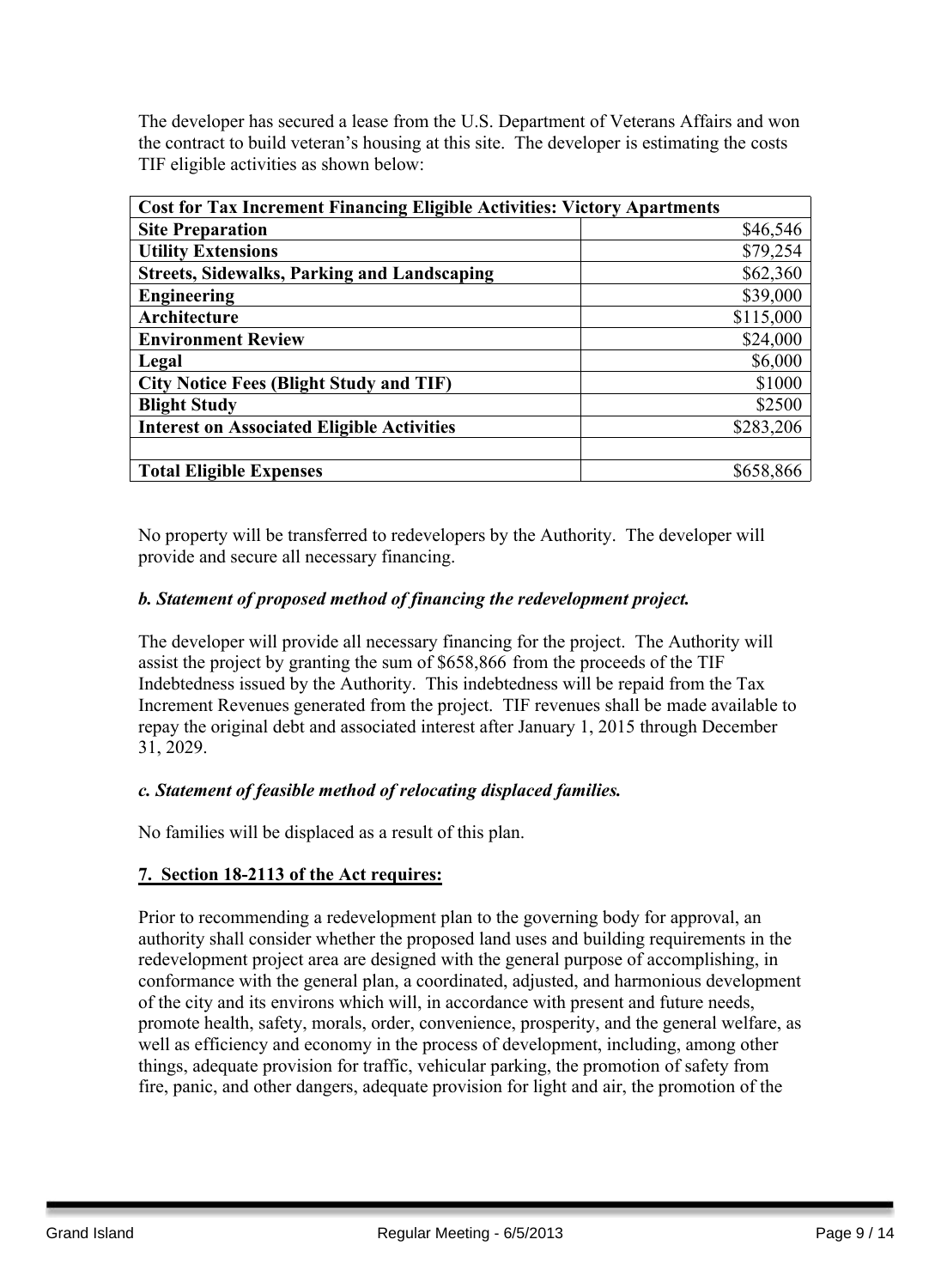healthful and convenient distribution of population, the provision of adequate transportation, water, sewerage, and other public utilities, schools, parks, recreational and community facilities, and other public requirements, the promotion of sound design and arrangement, the wise and efficient expenditure of public funds, and the prevention of the recurrence of insanitary or unsafe dwelling accommodations or conditions of blight.

The Authority has considered these elements in proposing this Plan Amendment. This amendment, in and of itself will promote consistency with the Comprehensive Plan, in that it will allow for in fill development consistent with the existing and historic use of this and surrounding properties. This will not significantly impact traffic near the site. The development of multi-family residential on this property is consistent with the property development along Broadwell Avenue and will provide a buffer between the commercial space and the single family residential east to the east. This will have the intended result of preventing recurring elements of unsafe buildings and blighting conditions.

## **8. Time Frame for Development**

Development of this project (including site preparation and new construction) is anticipated to be completed between September 2013 and November of 2014. Excess valuation should be available for this project for 15 years beginning with the 2015 tax year.

## **9. Justification of Project**

The Broadwell Corridor is a major entrance for the City of Grand Island from northern Nebraska. Significant development has occurred along this corridor at the 5-Points area. The State of Nebraska is currently considering redevelopment of the Nebraska Veteran's Home (Soldiers and Sailors Home) west of this site on the north side of Capital Avenue. The development of additional Veteran's services at this location may encourage the redevelopment of that site as well. This is a gateway to the community and for many people from outside the area is what they will use to judge our City.

Grand Island is always in need of additional quality housing units. The development of 26 rental units, and possibly more in the future, will provide a buffer between the commercial space and the existing single family residential. This is infill development with all necessary utilities and public improvements needed to support the development.

**10. Cost Benefit Analysis** Section 18-2113 of the Act, further requires the Authority conduct a cost benefit analysis of the plan amendment in the event that Tax Increment Financing will be used. This analysis must address specific statutory issues.

## *(a) Tax shifts resulting from the approval of the use of Tax Increment Financing;*

The redevelopment project area currently is not currently valued for property tax assessment as it is owned by the U.S. Government and not subject to property taxes. The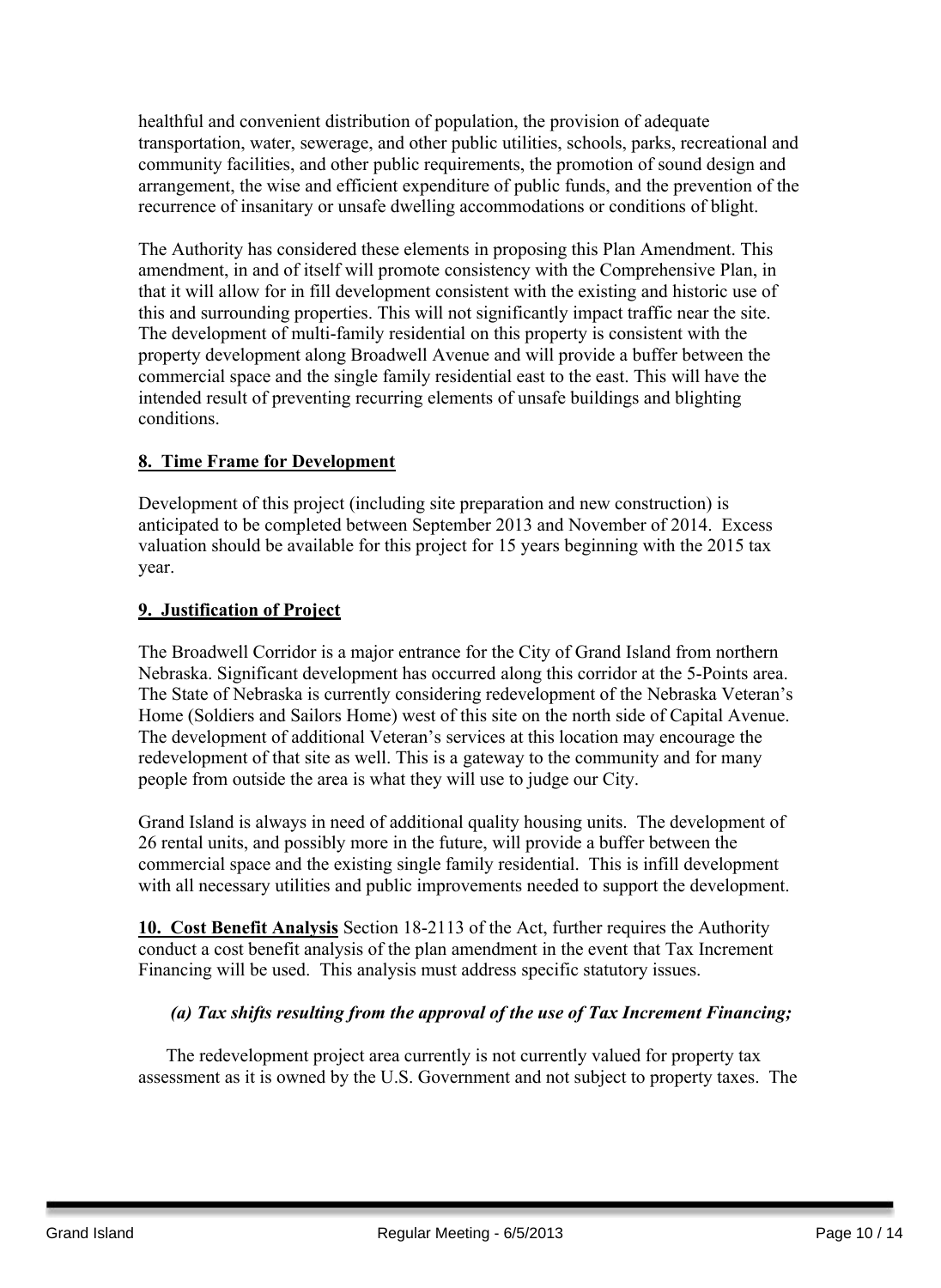proposed development of these apartments will result in an estimated additional \$1,597,086 of taxable valuation based on an analysis by the Hall County Assessor's office. No tax shifts are anticipated from the project. The project creates additional valuation that will support taxing entities for up to 60 years after the end of the TIF contract. After 75 years the project may be owned by the U.S. Department of Veterans Affairs and no longer be subject to property taxes.

## *(b) Public infrastructure and community public service needs impacts and local tax impacts arising from the approval of the redevelopment project;*

No additional public service needs have been identified. Existing water and waste water facilities will need to be extended through the site but have sufficient capacity to support the development. The electric utility has sufficient capacity to support the development. It is not anticipated that this will impact schools. Fire and police protection are available and should not be impacted by this development. The Veterans Medical Center/US Department of Veteran's Affairs maintains their own federal police force and they will continue to be primary responders at these apartments. City police will provide support and back up as necessary.

## *(c) Impacts on employers and employees of firms locating or expanding within the boundaries of the area of the redevelopment project;*

The proposed facility will provide jobs for persons employed by the contractors that will be involved with the project along with long term support services jobs to benefit the residents of the apartments. The project will also provide housing for homeless or near homeless veterans that will be able to and expected to enter the employment market.

## *(d) Impacts on other employers and employees within the city or village and the immediate area that are located outside of the boundaries of the area of the redevelopment project; and*

This should not have any measurable negative impacts on other employers or employees in the city.

#### *(e) Any other impacts determined by the authority to be relevant to the consideration of costs and benefits arising from the redevelopment project.*

This will provide housing for Veterans of the U.S. armed services and their families as they transition from active duty to civilian life. Services will be provided at this location to make that transition as smooth as possible.

#### **Time Frame for Development**

Development of this project is anticipated to be completed between September of 2013 and November of 2014. The base tax year should be calculated on the value of the property as of January 1, 2014. Excess valuation should be available for this project for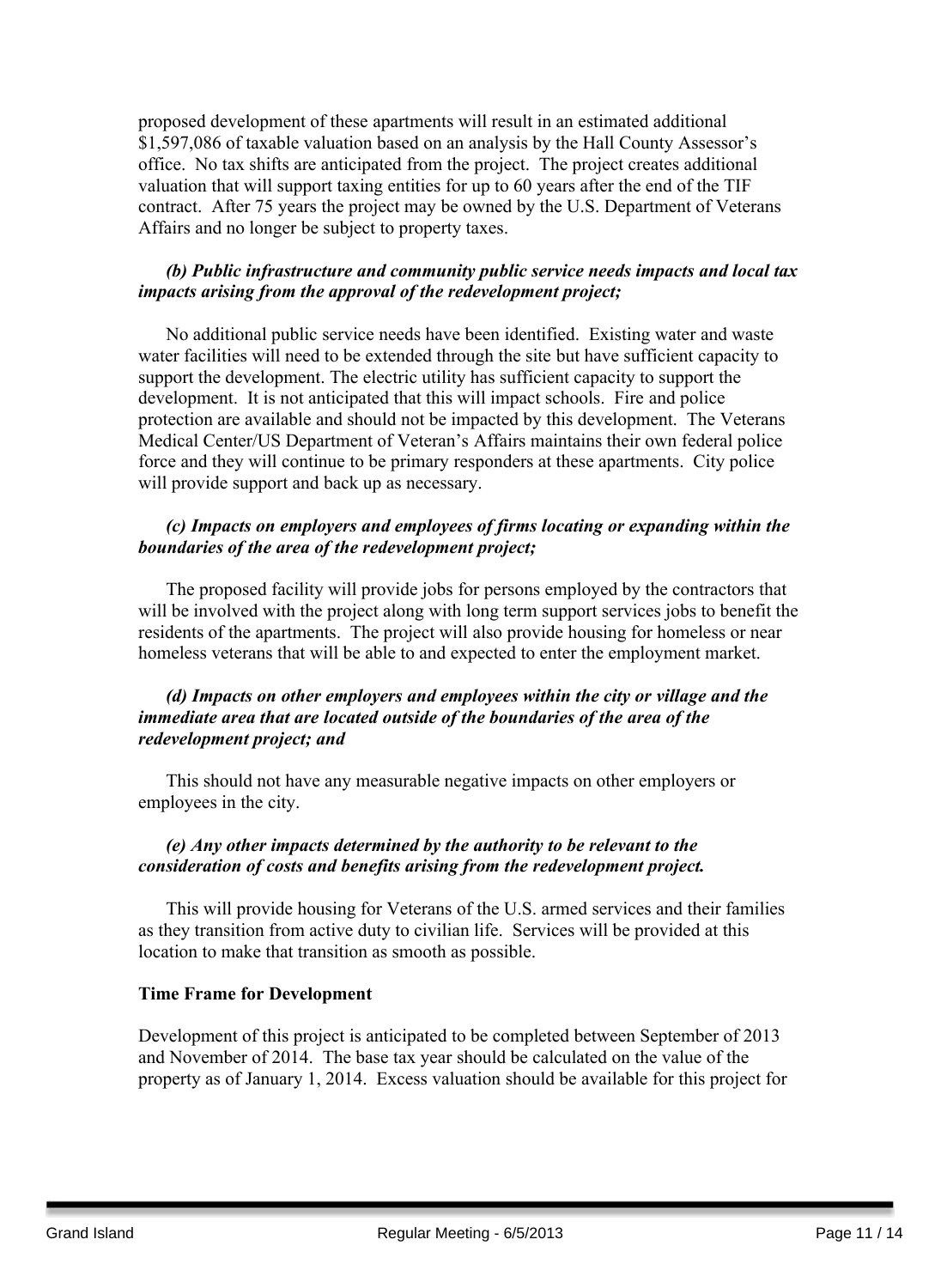15 years beginning in 2015. Excess valuation will be used to pay the TIF Indebtedness issued by the CRA per the contract between the CRA and the developer for a period not to exceed 15 years or an amount not to exceed \$658,866 the projected amount of increment based upon the anticipated value of the project and current tax rate. Based on the estimates of the expenses of the cost of renovation, site preparation, engineering, expenses and fees reimbursed to the City and CRA, and financing fees the developer will spend at least \$658,866 on TIF eligible activities.

## **See Attached Building Plans (with TIF application)**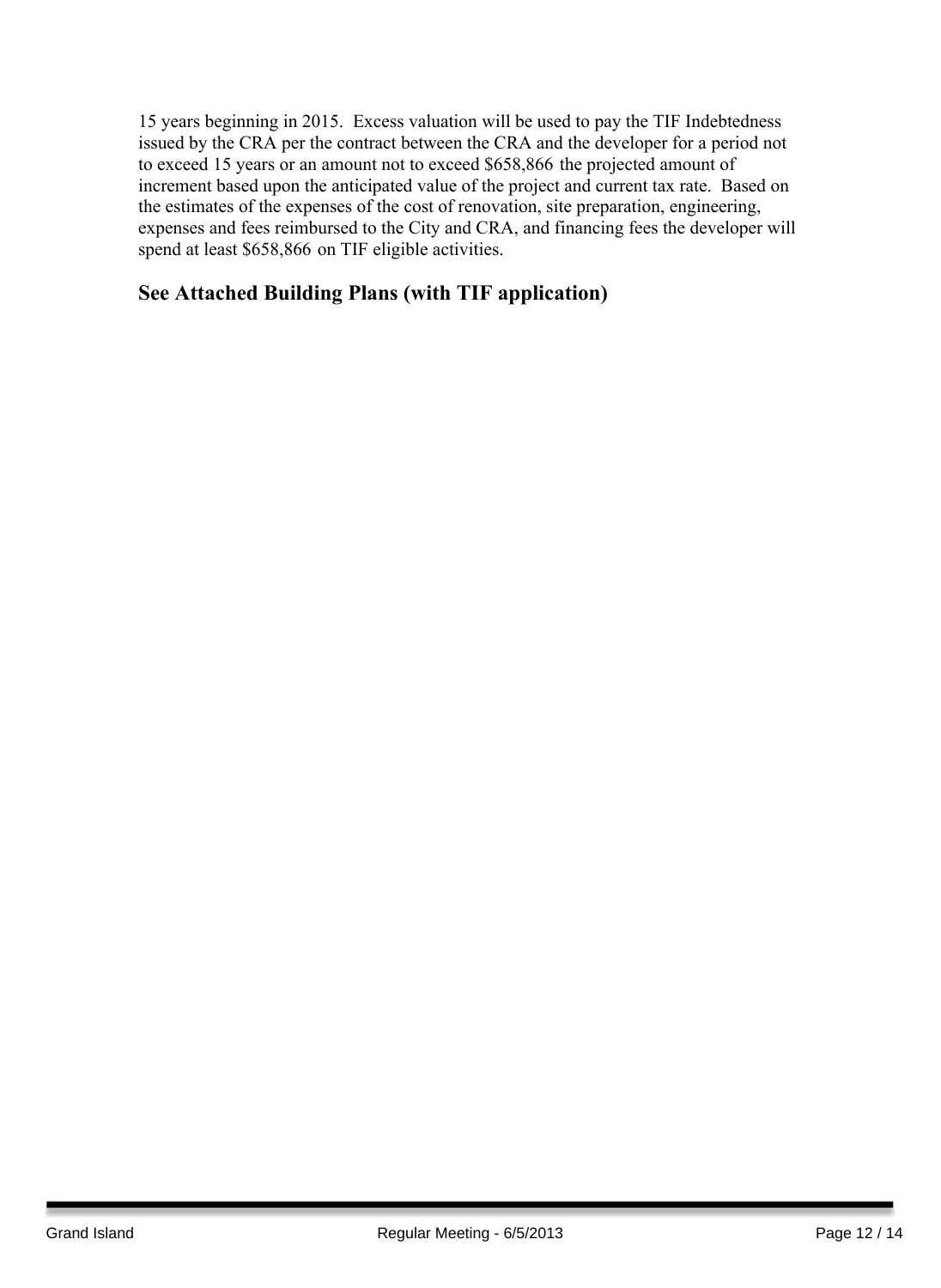#### **Resolution Number 2013-05**

#### **HALL COUNTY REGIONAL PLANNING COMMISSION**

#### **A RESOLUTION RECOMMENDING APPROVAL OF A SITE SPECIFIC REDEVELOPMENT PLAN OF THE CITY OF GRAND ISLAND, NEBRASKA; AND APPROVAL OF RELATED ACTIONS**

**WHEREAS**, the Chairman and Board of the Community Redevelopment Authority of the City of Grand Island, Nebraska (the **"Authority"**), referred that certain Redevelopment Plan to the Hall County Regional Planning Commission, (the "**Commission"**) a copy of which is attached hereto as Exhibit "A" for review and recommendation as to its conformity with the general plan for the development of the City of Grand Island, Hall County, Nebraska, pursuant to Section 18-2112 of the Community Development Law, Chapter 18, Article 21, Reissue Revised Statutes of Nebraska, as amended (the **"Act"**); and

**WHEREAS**, the Commission has reviewed said Redevelopment Plan as to its conformity with the general plan for the development of the City of Grand Island, Hall County;

#### **NOW, THEREFORE, BE IT RESOLVED BY THE HALL COUNTY REGIONAL PLANNING COMMISSION AS FOLLOWS**:

**Section 1.** The Commission hereby recommends approval of the Redevelopment Plan.

**Section 2.** All prior resolutions of the Commission in conflict with the terms and provisions of this resolution are hereby expressly repealed to the extent of such conflicts.

**Section 3.** This resolution shall be in full force and effect from and after its passage as provided by law.

**DATED:** 2013.

#### **HALL COUNTY REGIONAL PLANNING COMMISSION**

| $\sim$ $-$<br>Δ<br>$\sim$ 2 $\sim$<br>ີ | .<br>. .    |
|-----------------------------------------|-------------|
|                                         | ~·<br>hair! |

By:  $\frac{\text{c}}{\text{c}}$ **Secretary**